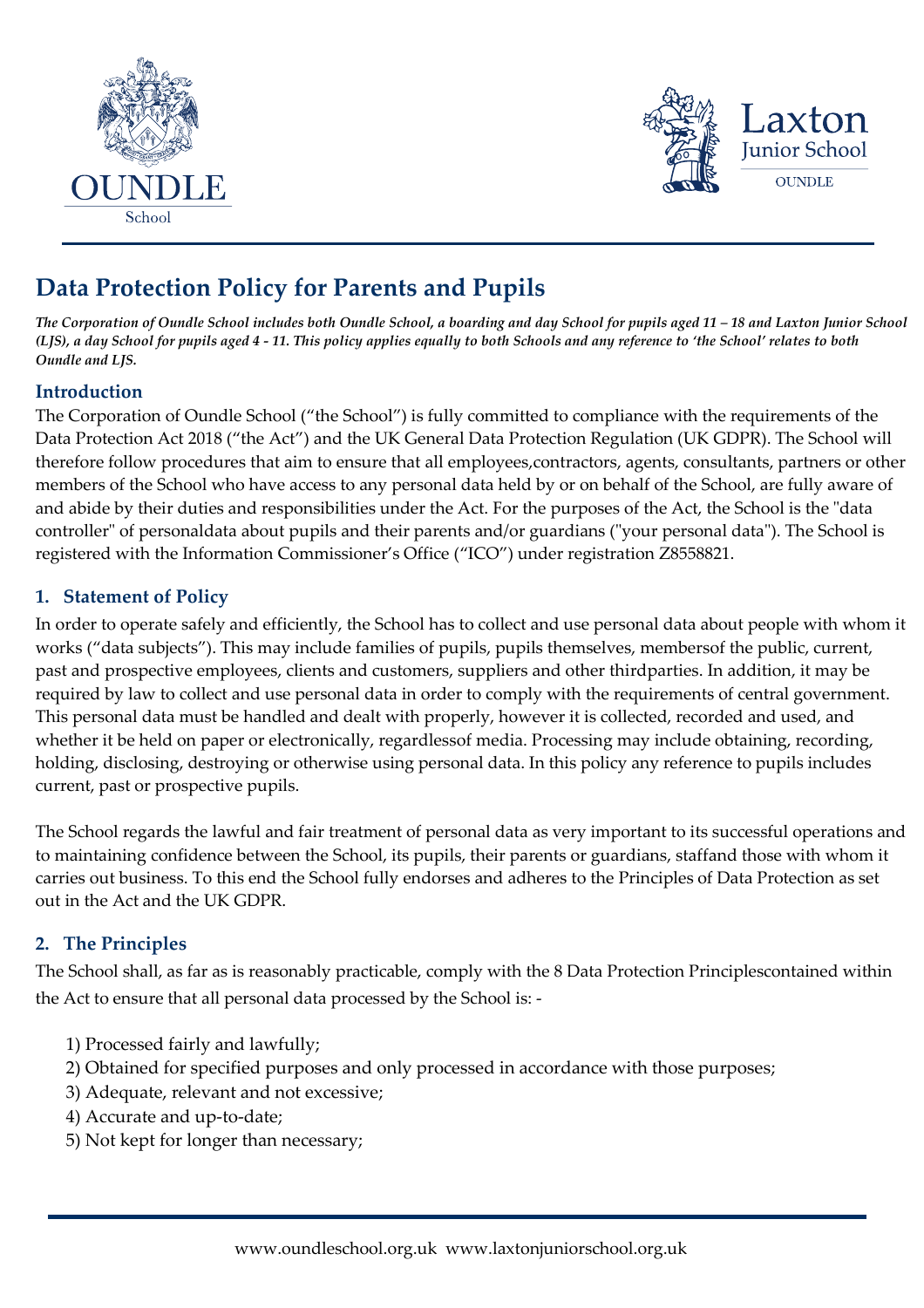6) Processed in accordance with the data subject's rights;

7) Kept secure and protected;

8) Transferred outside the European Economic Area only when the country in question ensures an adequate level of protection, and shall adhere to the obligations listed in paragraph 7 of this policy.

#### **3. Personal Data**

Personal data covers both facts and opinions about a living individual who can be identified from that data (or from that data and other information in the School's possession). It includes information necessary for employment such as the employee's name and address and details for payment of salary.It may also include information about the employee's health and appraisals at work.

The School processes a wide range of personal data of pupils, their parents or guardians as part of its operations. This personal data may include (but is not limited to) names and addresses, dates of birth,bank details, academic, disciplinary, admissions and attendance records, references, School reports, examination scripts and marks.

#### **4. Processing of Personal Data**

Consent may be required for the processing of personal data unless the processing is necessary for the School to undertake its obligations to pupils, their parents or guardians, or staff. The school collects the personal data it processes directly from the data subject (or in the case of a pupil, his parents or guardians) and from third parties.

We process personal data to support the School's operation as an independent boarding and day school and in particular for the selection and admission of pupils; the provision of education to pupils, the provision of educational support and related services to pupils; the safeguarding of pupils' welfare and provision of pastoral care, welfare, and health care services; compliance with legislation and regulation; operational management of the School including pupil records and the management and security of the School; promotion of the School including through is own websites and social media channels and to maintain our relationships with the wider school community.

Any information that falls under the definition of personal data, and is not otherwise exempt, willremain confidential and will only be disclosed to third parties with the consent of the appropriateindividual or under the terms of this policy.

# **5. Lawful Bases for Processing**

We may process your data for the above processes because:

- It is necessary for the fulfilment of our contract We have a contract with parents to educate and care for their children. We are allowed to use information about you where this is necessary under that agreement
- It is necessary for our compliance with our legal obligations The processing is necessary in accordance with the relevant lawful bases for the School to undertake its obligations to pupils, their parents or guardians, or staff. We may also need to use your information in connection with legal disputes.
- It is necessary for our, or a contracted third party's, legitimate interest
- It is necessary to protect an individual's vital interest
- It is necessary for reasons of public interest
- It is necessary for archiving, statistical or research purposes
- We have an individual's specific or, where necessary, explicit consent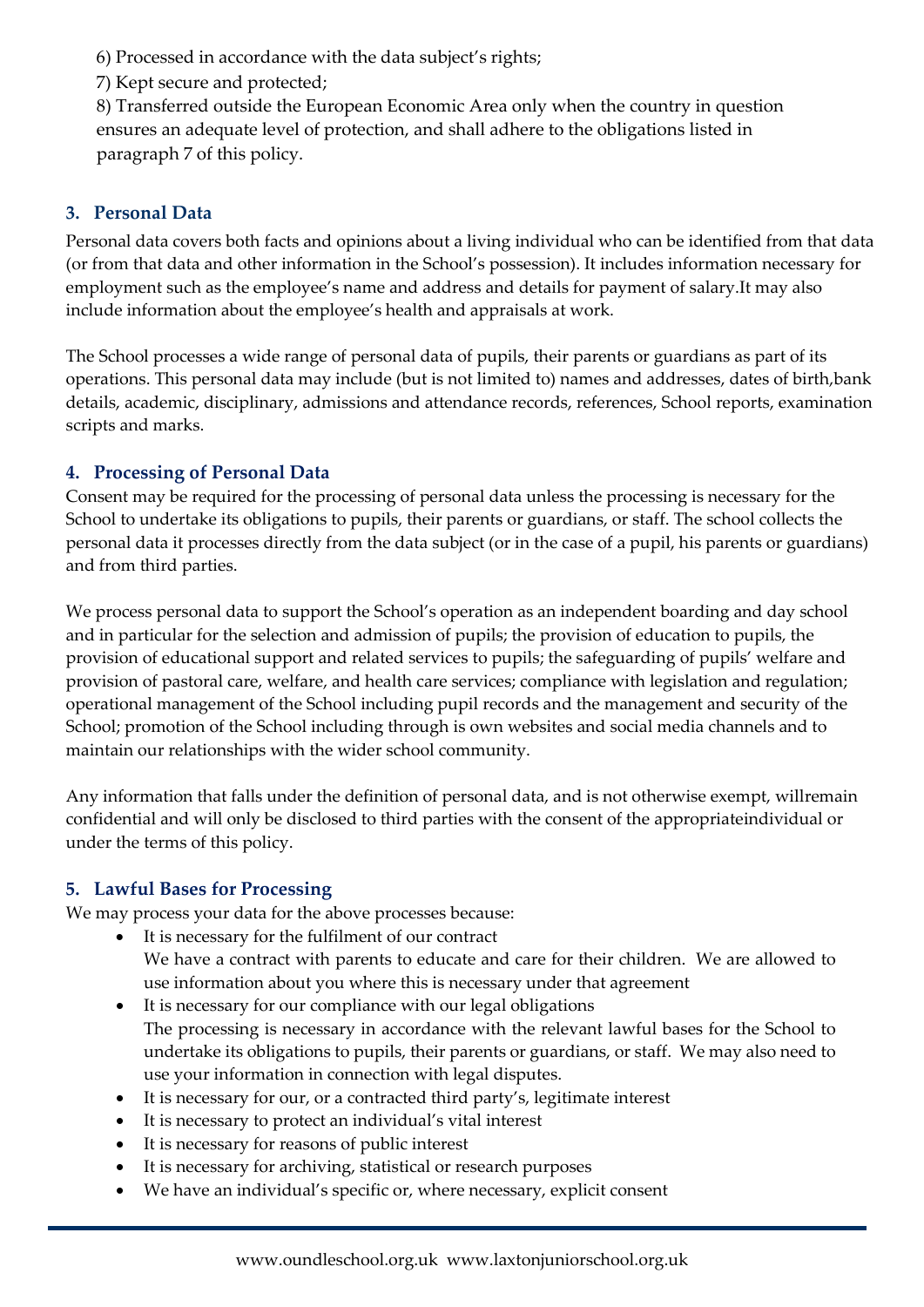# **6. Sensitive Personal Data**

The School may be required to process sensitive personal data regarding a member of staff or pupil, their parents or guardians. Where sensitive personal data is processed by the School in most cases this will be based upon legal obligation. Otherwise the explicit consentof the data subject or appropriate representative will generally be required in writing, although there arecertain exemptions to this rule. Sensitive personal data includes:

- medical information;
- racial or ethnic origins;
- political opinions or trade union membership;
- religious or other beliefs:
- offences committed or alleged;
- proceedings in respect of an offence and the disposal of such proceedings or sentence.

# **7. Handling of Personal Data**

The School will:

- Observe in full conditions regarding the fair collection and use of personal data;
- Meet its legal obligations to specify the purpose for which personal data is used;
- Collect and process appropriate personal data and only to the extent that it is needed to fulfiloperational needs or to comply with any legal requirements;
- Ensure the quality of personal data used;
- Apply retention procedures to determine the length of time personal data is held;
- Take appropriate technical and organisational security measures to safeguard personal data;
- Ensure that personal data is not transferred abroad without suitable safeguards;
- Ensure that the rights of people about whom the personal data is held can be fully exercisedunder the Act and the UKGDPR
- The school will implement Privacy Impact Assessments (PIAs) in high-risk situations. PIAs are a useful tool which help the school to consider and address the privacy risks involved in processing personal data. PIAs will be used when new projects or technology are deployed in theschool to access and mitigate potential risk. PIAs should be used alongside existing project management and risk management methodologies. It is the responsibility of the project manager to consider potential risks and to contact the Privacy Officer with any concerns they may have.

Personal data must be processed in line with data subjects' rights. Data subjects have a right to:

- Request access to data about them held by the School (see Rights of access to Information below);
- The right to prevent processing in certain circumstances such as for direct marketing purposes orwhere the processing is likely to cause damage or distress to themselves or anyone else; and
- The right to ask to have inaccurate data about them amended.

Here are some examples of this:

- We need to tell appropriate members of staff if your child is allergic to something.
- We may receive information about family circumstances that might affect your child's welfareand happiness.
- We may keep details of your address when your child leaves the School so that we can send your child further information about the School and find out how your child is progressing.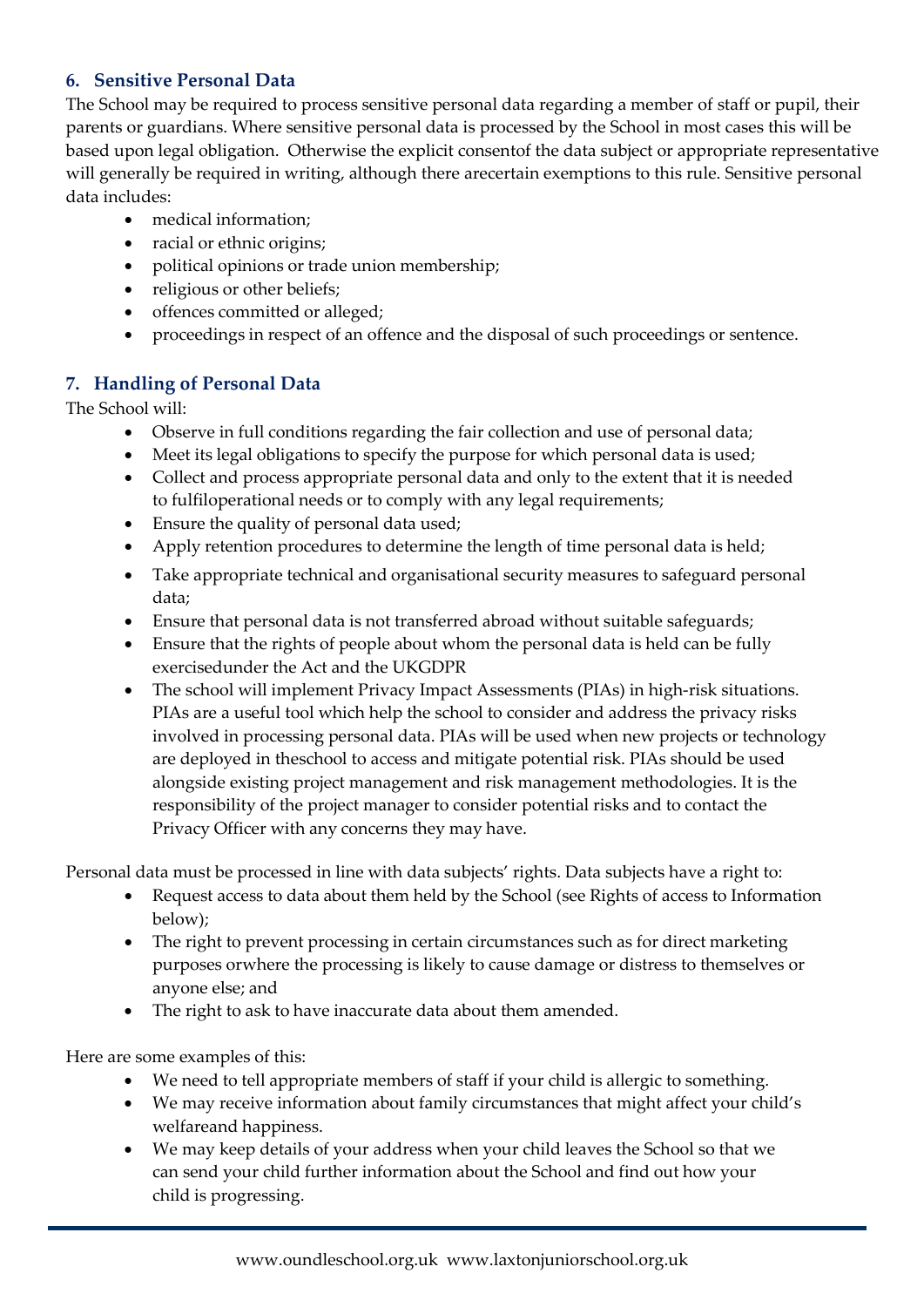• If your child is from another country, we have to make sure that they have the right to study inthe UK. We might have to provide their information to UK Visas and Immigration.

# **8. Rights of Access to Information**

Data subjects have a right of access to personal data about themselves held by the School. Any individuals wishing to access their personal data should put their request in writing to the Bursar (a 'data subject access request'). The School will endeavour to respond to any such written requests withinthe ICO's recommended 30-day time frame.

A data subject can assist the School in responding to a data subject access request by specifying:

- the format of personal information being requested (e.g. hard copy documents or electroniccommunications);
- what the personal information relates to (e.g. education, pastoral care etc.)
- the date or date range of when the personal information was created.

The School will treat as confidential any reference given by the School for the purpose of the education, training or employment, or prospective education, training or employment of any pupil or employee. The School acknowledges that an individual may have the right to access a reference relating to them received by the School. Such a reference will only be disclosed if such disclosure will not identify the source of the reference, where the referee has given their consent, or if disclosure is reasonable in all the circumstances.

The rights under the Data Protection Act and the UK GDPR are the individual's to whom the data relates. The School will, however, in most cases rely on parental consent (or the consent of a guardian) to process data relating to pupils unless, given the nature of the processing in question, and the pupil's age and understanding, it is unreasonable in all the circumstances to rely on the parent's (or guardian's) consent.

The School will grant the pupil direct access to their personal data if, in the School's reasonablebelief, the pupil understands the nature of the request. As a general guide, a child aged 12 or older is expected to be mature enough to understand the request they are making. A child may however be mature enough at an earlier age, or may lack sufficient maturity until a later age and all requests will beconsidered on a case by case basis.

Where a pupil raises a concern confidentially with a member of staff and expressly withholds their agreement to their personal data being disclosed to their parents or guardian, the School will maintain confidentiality unless it has reasonable grounds to believe that the pupil does not fully understand the consequences of withholding their consent, or where the School believes disclosure will be in the best interests of the pupil or other pupils.

# **9. Exemptions**

Certain data is exempted from certain provisions of the Data Protection Act and the UK GDPR, including in connection with or relevant to the following:

- The prevention or detection of crime;
- The assessment or collection of any tax or duty;
- Where the processing is necessary to exercise a right or obligation conferred or imposed by lawupon the School;
- References given by the School.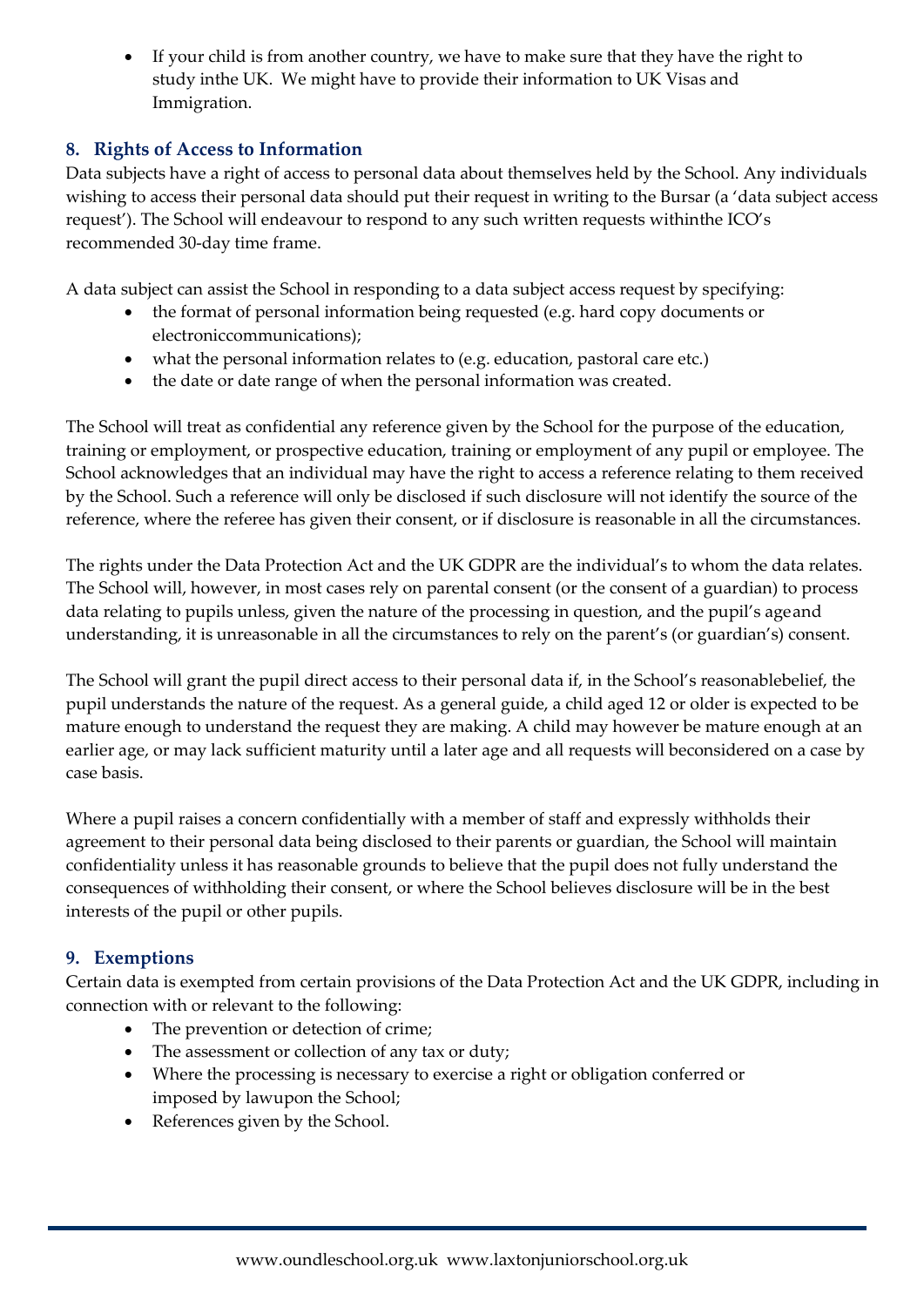The Data Protection Act and the UK GDPR contain a number of exemptions when personal data may be withheld, including:

- Personal data which might cause serious harm to the physical or mental health of the pupil or another individual;
- Cases where the disclosure would reveal a child is at risk or abuse;
- Personal data contained in adoption and parental order records;
- Personal data given to a court in proceedings under the Magistrates' Courts (Children and Young persons) Rules 1992;
- Copies of examination scripts; and
- Providing examination marks before they are officially announced.

The School will generally not be required to provide access to personal data held in an unstructured way.

The School is also not required to disclose to any pupil examination scripts.

# **10. Accuracy**

The School will endeavour to ensure that all personal data held in relation to data subjects is accurate. Staff must notify the Personnel Department of any changes to personal data held about them, and pupilsand their parents (or guardians) should contact the Pupil Database Manager. An individual has the rightto request that inaccurate personal data about them be erased or corrected.

# **11. Disclosure of Information**

The School may receive requests from third parties to disclose personal data it holds about data subjects. The School confirms that it will not generally disclose information unless the individual has given their consent or one of the specific exemptions under the Data Protection Act applies. However, the School does intend to disclose such personal data as is necessary to third parties for the following purposes: Wemay share some information with our insurance company, for example, when there is a serious incidentat the School.

- To give a confidential reference relating to a pupil to any educational institution which it isproposed that the pupil may attend;
- To give a confidential reference relating to an employee;
- To give information relating to outstanding fees or payment history to any educationalinstitution which it is proposed that the pupil may attend;
- To publish the results of public examinations or other achievements of pupils of the School;
- To disclose details of a pupil's medical condition where it is in the pupil's interests to do so, forexample for medical advice, insurance purposes or to organisers of school trips.

Where the School receives a disclosure request from a third party, it will take reasonable steps to verify the identity of that third party before making any disclosure.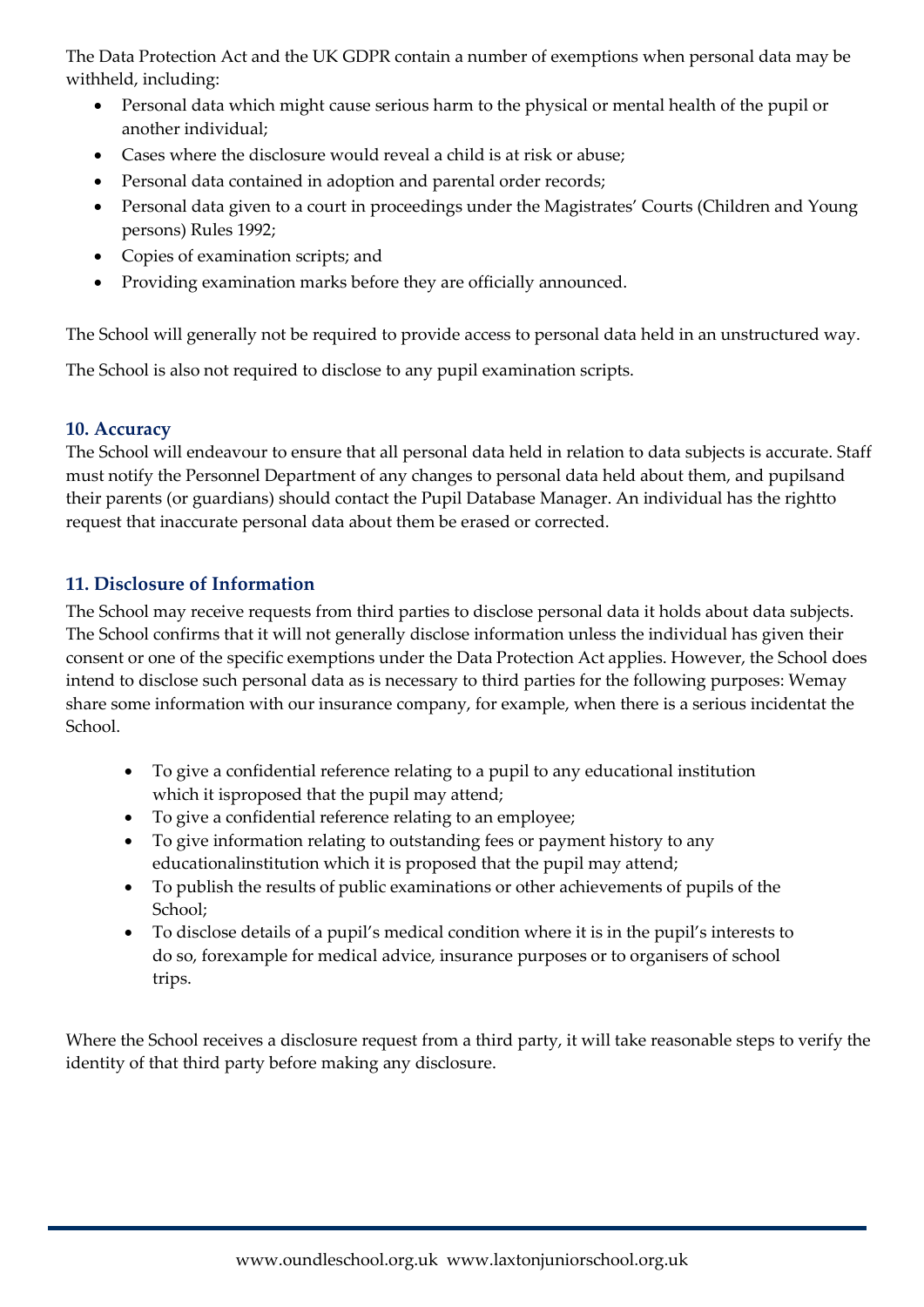# **12. Third Parties**

The School may be required to pass personal data (including sensitive personal data where appropriate) to third parties on occasion. These third parties may process the school's data:

- to enable the relevant authorities to monitor the school's performance;
- to compile statistical information;
- to secure funding for the school or on behalf of individual pupils;
- to safeguard pupils' welfare and provide appropriate pastoral and medical care
- where necessary in connection with learning and co-curricular activities undertaken by pupils;
- to enable pupils to take part in public examinations and other assessments and to monitor theirprogress and educational needs;
- to obtain appropriate professional advice and insurance for the school;
- where otherwise required by law
- otherwise where reasonably necessary for the operation of the school, the support of the pupils, and employment of its staff.

The school may also share personal data about OOs with the Oundle Society, which may contact OOs occasionally by post and email about the School and its activities.

# **13. Use of Personal Information by the School**

The School will, from time to time, make use of personal data relating to data subjects in the following ways:

- To make use of photographic images of pupils or members of staff in School publications and onthe School website.
- For fundraising, marketing or promotional purposes and to maintain relationships with pupils of the School, including transferring information to any association, society or club set up forthe purpose of establishing or maintaining contact with pupils, or for development, fundraising, marketing or promotional purposes.

However, the School will not publish photographs of individuals with their names without the express agreement of the appropriate individual.

# **14. Data Protection Responsibilities**

Day-to-day responsibility is undertaken by members of support and academic staff. They will endeavour to ensure that all personal data is processed in compliance with the Principles of the DataProtection Act and the UK GDPR.

In addition, the School will ensure that:

- There is someone with specific responsibility for data protection in the School;
- Everyone managing and handling personal data understands that they are contractuallyresponsible for following good data protection practice;
- Everyone managing and handling personal data is appropriately trained to do so;
- Everyone managing and handling personal data is appropriately supervised;
- Anyone wanting to make enquiries about handling personal data, whether a member of staff or amember of the public, knows what to do;
- Queries about handling personal data are promptly and courteously dealt with;
- Methods of handling personal data are regularly assessed and evaluated;
- Performance with handling personal data is regularly assessed and evaluated;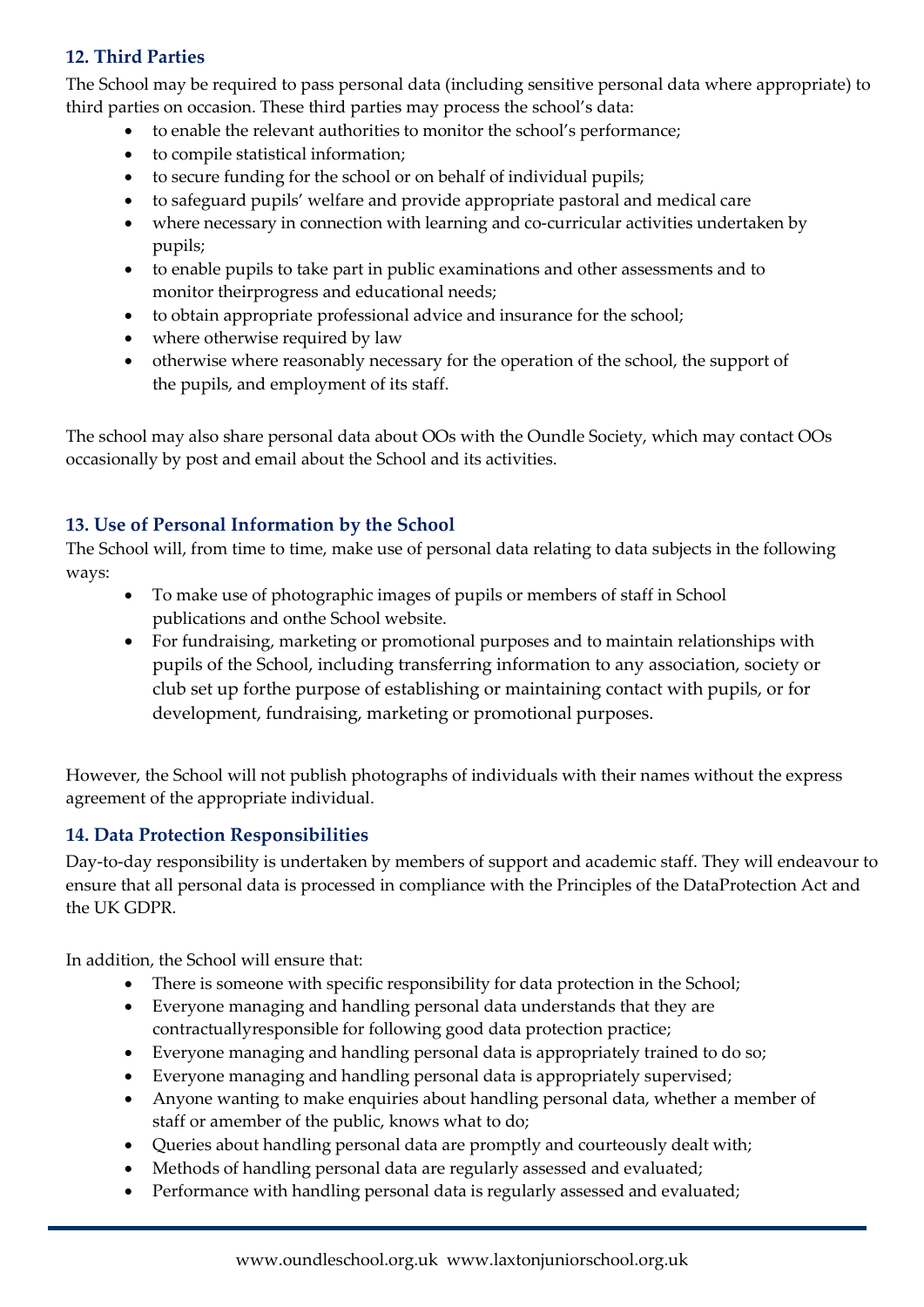• Data sharing with third parties is carried out under a written agreement, setting out the scopeand limits of the sharing. Any disclosure of personal data will be in compliance with approved procedures.

All managers and staff within the School's Departments will take steps to ensure that personal data is kept secure at all times against unauthorised or unlawful loss or disclosure and, in particular, willensure that:

- Paper files and other records or documents containing personal and/or sensitive data are kept ina secure environment;
- Personal data held on computers and computer systems is protected by the use of securepasswords, which where possible have forced changes periodically;
- Individual passwords should be such that they are not easily compromised.

All contractors, consultants, partners or other agents of the School must:

- Ensure that they and all of their staff who have access to personal data held or processed for or on behalf of the School, are aware of this policy and are fully trained in and are aware of their duties and responsibilities under the Act. Any breach of any provision of the Act will be deemedas being a breach of any contract between the School and that individual, company, partner or firm;
- Provide the School with information about how it processes data held on its behalf (if requested);

All contractors who are users of personal data supplied by the School will be required to confirm thatthey will abide by the requirements of the Act with regard to information supplied by the School.

# **15. Enforcement**

If an individual believes that the School has not complied with this Policy or acted in accordance with the Data Protection Act, he or she should notify the Bursar. Employees may use the School's Grievance Procedure. Parents (or guardians) may use the Complaints Procedure for Parents. Pupils may contact their Hsm.

# **16. Data Breach Management**

In the event of a suspected breach of the Act, the following will be addressed by the School:

- Containment and recovery;
- Assessment of ongoing risk;
- Notification of breach;
- Evaluation of response.

If an individual believes that the school has not complied with this policy, the individual should notifythe Privacy Officer who shall, where appropriate, refer the matter for resolution in accordance with theschool's grievance/disciplinary procedure (for staff) or complaints procedure (for parents/pupils).

The School will follow the advice provided by the Information Commissioner's Office on how tomanage data breaches and when to notify.